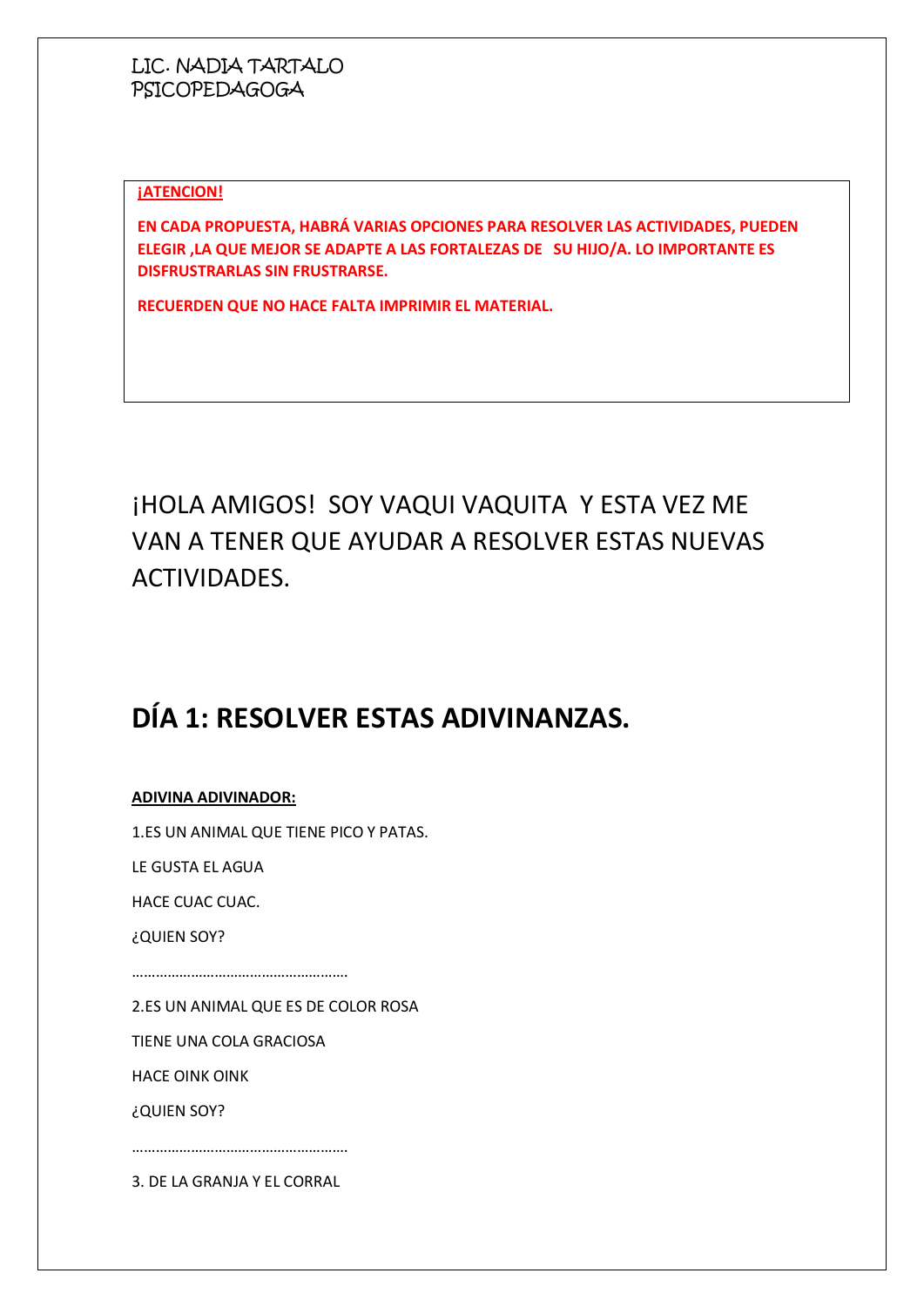SOY EL MAS GUAPO CANTOR

Y CON EL KIKIRIKI

SIRVO DE DESPERTADOR.

¿QUIEN SOY?

……………………………………………….

4 MUCHO YO CAMINO MUY FELIZ EN EL CAMPO. TENGO UNA PRIMA FAMOSA QUE SE LLAMA LOLA PERO YO TAMBIEN TENGO CABEZA Y COLA ¿QUIEN SOY?

5. TENGO COLA DE POMPON QUE PARECE UN ALGODÓN. MIS OREJAS SON MUY LARGAS PERO SOY RAPIDO Y VELOZ. ¿QUIEN SOY?

……………………………………………….

……………………………………………….

……………………………………………….

6 MI LANA ES TAN SUAVECITA QUE HASTA UN PULOVER PUEDEN HACER. ME LEVANTO DESPEINADA Y DICIENDO BEEEE ¿QUIEN SOY?

7. SOY MUY VELOZ PERO NO SOY UNA LIEBRE. TE LLEVO DE PASEO PERO NO SOY UN AUTO.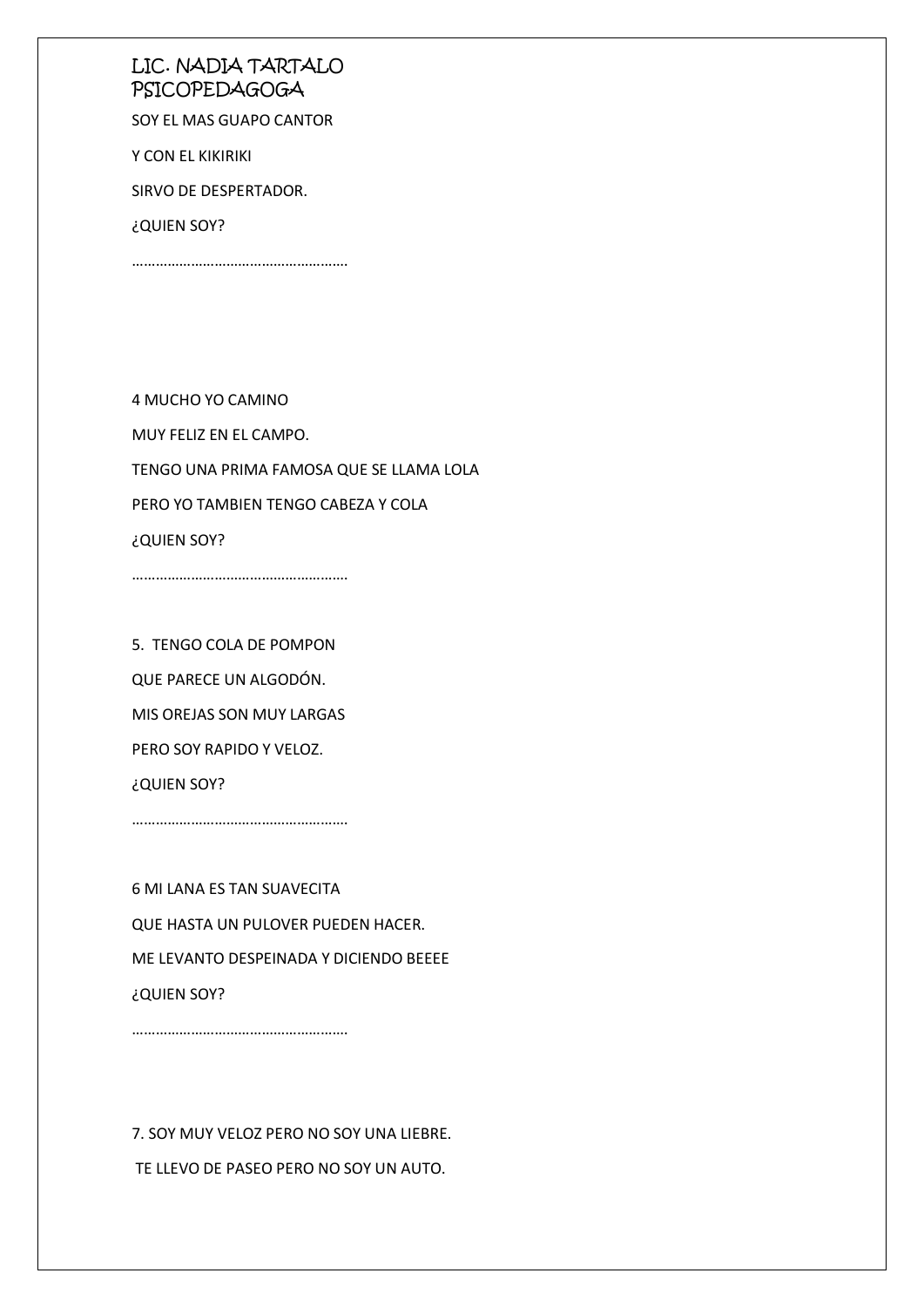EN MI LOMO TÚ TE SUBES Y YO TE LLEVO GALOPANDO.

¿QUIEN SOY?

……………………………………………….

OPCIÓN 1: SI SABES ESCRIBIR EN UNA HOJA ESCRIBI LOS NOMBRES DE LAS ADIVINANZAS.

OPCIÓN 2: CON AYUDA, QUE ALGUIEN TE ESCRIBA LOS NOMBRES Y VOS LOS COPIAS.

POR EJEMPLO: MI MAMA NUUURIA ME ESCRIBIO VACA Y YO LO COPIE ABAJO

OPCIÓN 3: SI TODAVIA NO ME SALEN LAS LETRAS, QUE ALGUN ADULTO ME HAGA LOS DIBUJOS Y ESCRIBA LOS NOMBRES Y VOS LAS PODES PINTAR.

# **DÍA 2. LECTURA:**

OPCIÓN 1 SI SE LEER LO LEO EN VOZ BAJA O EN VOZ ALTA PARA MI FAMILIA.

OPCIÓN 2: BUSCO UN LUGAR COMODO Y DISFRUTO DE ESCUCHAR ESTE HERMOSO CUENTO.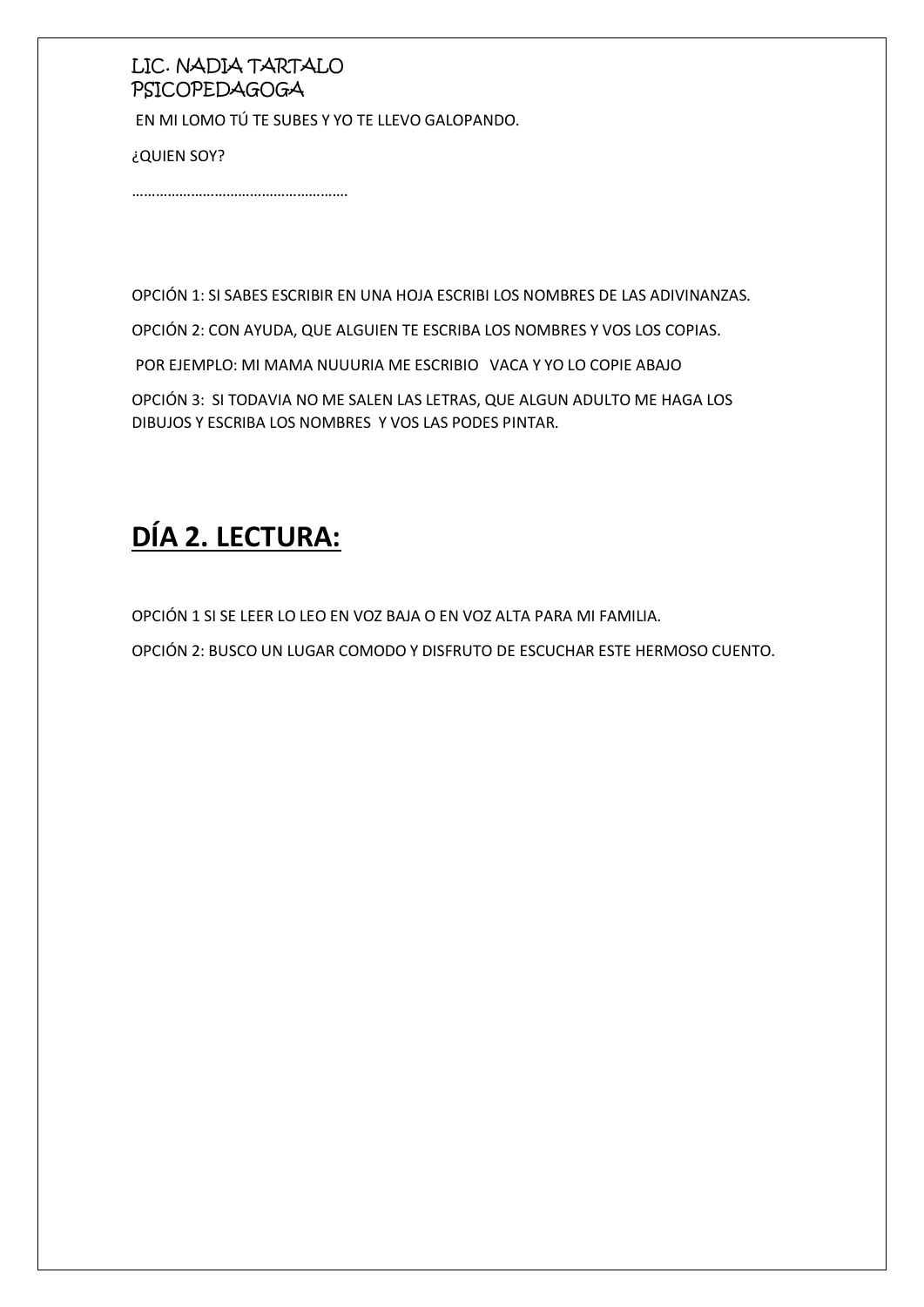

#### **RESPONDER:**

¿QUÉ COSA NO LE GUSTABA AL PATITO? ¿QUÉ HACÍA SU MAMÁ EN EL BAÑO?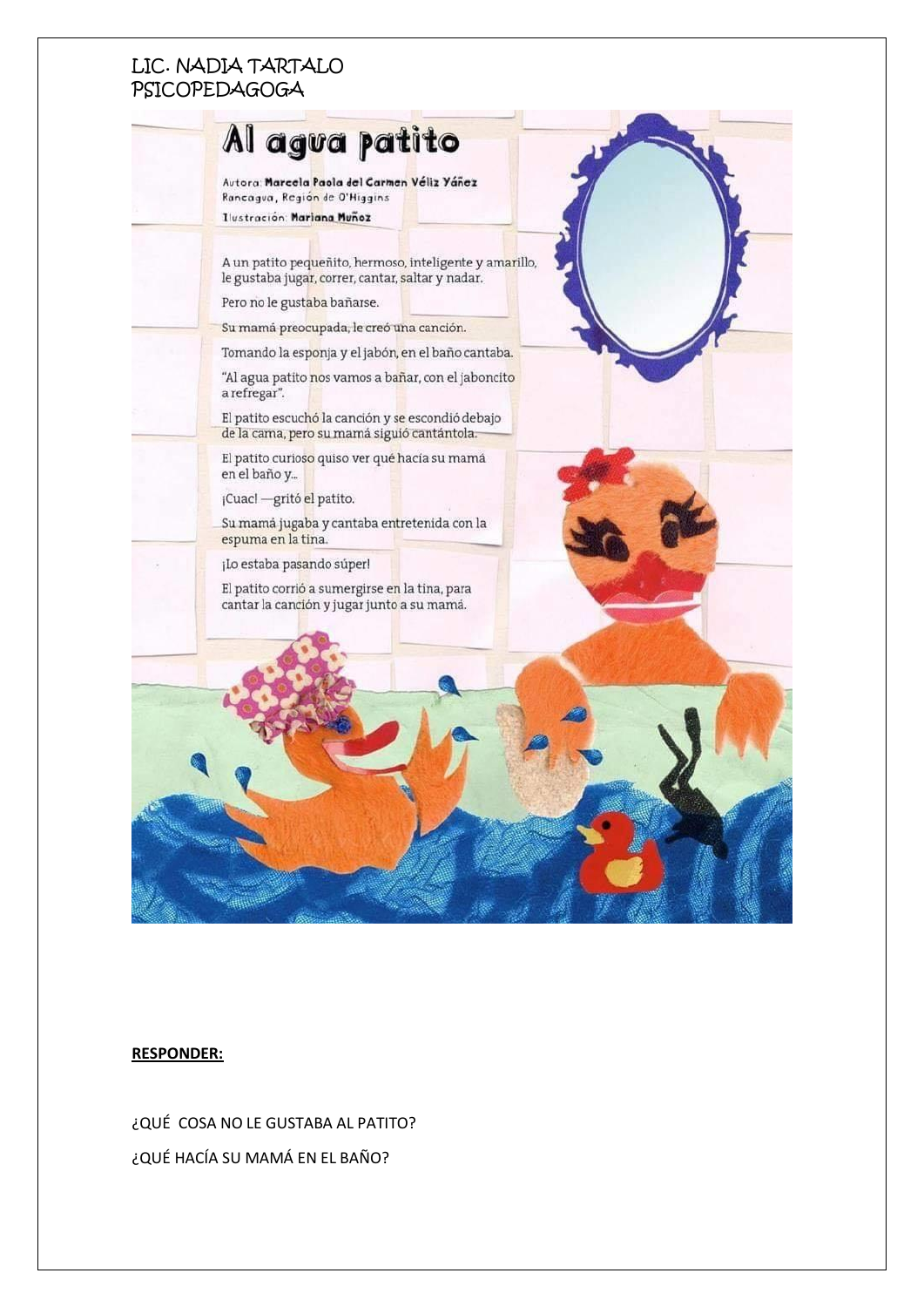OPCIÓN 1: ESCRIBIR LAS RESPUESTAS EN UNA HOJA.

OPCIÓN 2: RESPONDERLAS EN FORMA VERBAL.

# DIA 3: ¡A CONTAR!

OPCIÓN 1: SI TODAVÍA NO PODES SUMAR CON NÚMEROS.

**SATUO**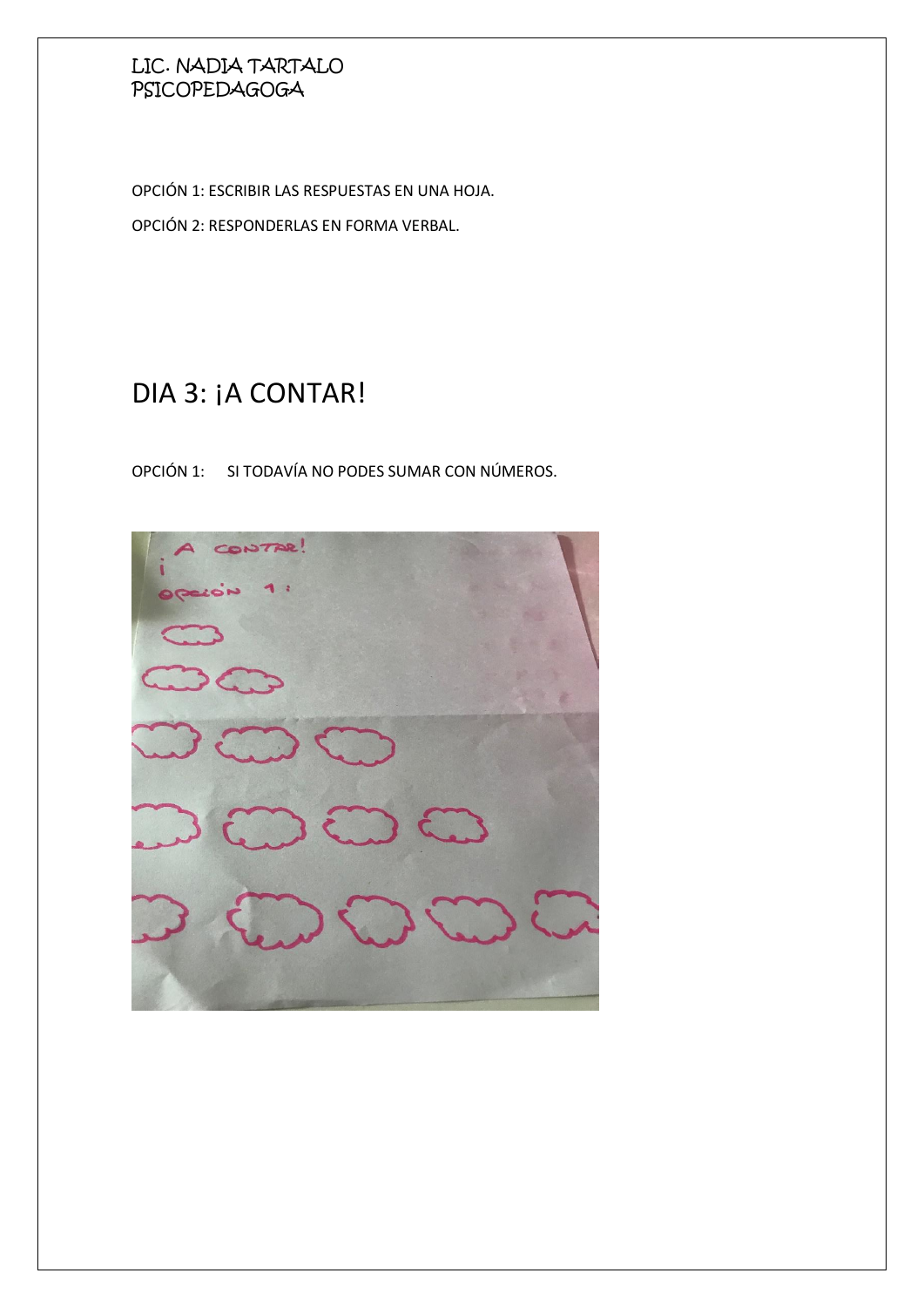OPCIÓN 2: SI CONOCES LOS NÚMEROS.



# DÍA 4: ENCONTRAR LAS DIFERENCIAS. MÁRCALAS CON EL DEDO